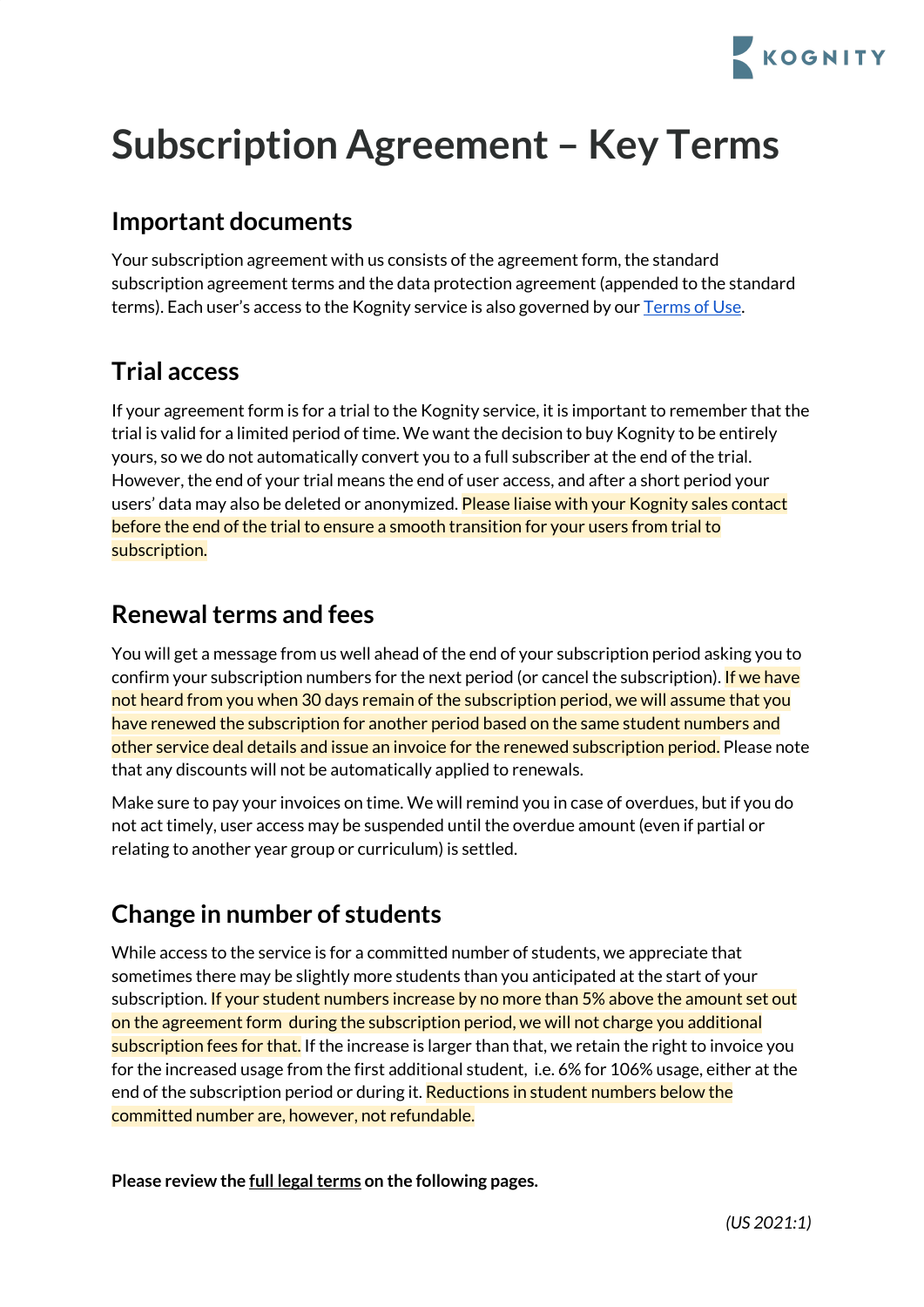## **STANDARD SUBSCRIPTION AGREEMENT TERMS (US 2021:1) Kognity Learning Platform Service**

### **1. INTRODUCTION**

- 1.1. Service Reseller is a reseller of the Service provided by its parent company Service Provider. This Agreement is made solely between Service Reseller and Subscriber, provided that Service Provider shall be entitled to rely on relevant terms of this Agreement relating to it as a third party beneficiary.
- 1.2. Subject to the terms and conditions of this Subscription Agreement and during the Subscription Period, Service Reseller shall procure that Service Provider will make the subscribed Service available to Subscriber, solely for use according to the Terms of Use, which supplement the terms and conditions of this Subscription Agreement.
- 1.3. Occasionally Service Reseller may, in its discretion, make changes to the Service and the Subscription Agreement. Upon such material changes to the Subscription Agreement or Services, Service Reseller shall notify Subscriber. By continuing to use the Service or entitle the Users to continue using the Service after changes are made, Subscriber is expressing and acknowledging its acceptance of the changes.

#### **2. DEFINITIONS**

2.1. In this document, unless the context otherwise requires:

"**Confidential Information**" means any information that: (i) if disclosed in writing, is labelled as "confidential" or "proprietary"; (ii) if disclosed orally, is designated confidential at disclosure; or (iii) whether it being written or oral and whether it being designated as confidential or not, by its nature, and/or the circumstances of its disclosure, makes it reasonably likely that it is confidential;

"**Effective Date**" means the date on which Subscriber and Service Reseller execute the Subscription Agreement:

"**Intellectual Property Rights**" means all copyright and related rights, design rights, registered designs, patents, trade and service marks (registered and unregistered), database rights, semi-conductor topography rights, know how, rights in confidential information and all other intellectual property rights throughout the world for the full term of the rights concerned;

"**Service**" means any and all educational material, including but not limited to textbooks, videos, animations and other digital media, hosted by Service Provider for different Subject Matters;

"**Service Deals**" means Service Reseller's designed product offerings from time to time to Subscriber and its Users as set forth in the agreement form (or, if applicable, in the email from the account manager, or other relevant representative of Service Reseller);

"**Service Provider**" means Kognity AB, a Swedish limited liability company, Reg. No. 559023-5080, with address Linnégatan 87D, 115 23 Stockholm, Sweden;

"**Service Reseller**" means Kognity USA, Inc., a Delaware corporation with address 55 Shuman Blvd., Ste. 850, Naperville, IL 60563, USA;

"**Subject Matter**" means Services hosted by Service Provider on selected topics from time to time, *inter alia*, biology, chemistry, physics, environmental systems and societies, mathematics, economics and psychology;

"**Subscription Agreement**" means the agreement form (executed in written form online or by other means), these subscription agreement terms and conditions and any supplementary documents referred to in either of these documents. The Data Processing Agreement attached hereto as Appendix 1 shall although ancillary to this Subscription Agreement not form a part of the agreement between Service Reseller and Subscriber but shall be a separate reement between Service Provider and Subscriber;

"**Subscription Period**" means the Service subscription period for each Service Deal as defined by the access start and end dates set out in the agreement form;

"**Terms of Use**" means Service Provider's supplementary document "Terms of Use" that Subscriber and Users have to accept to use the Service, available at kognity.com/terms/ as the same may be updated from time to time;

"**Trial Access**" means trial access for Subscriber and its Users for purposes of evaluating the Service. Trial Access is for such parts of the Service and for the duration as specified on the agreement form;

"**User Account Information**" means information requested by Service Provider on Subscriber's Users in order to setup and register the Users for Services;

"**Users**" means individual students and teachers who are authorized by Subscriber to use the Service, for whom subscriptions to a Service have been procured, and who have been supplied user identifications and passwords by Subscriber (or by Service Provider at Subscriber's request).

#### **3. SUPPLY OF SERVICES**

- 3.1. Service Reseller hereby undertakes to procure the supply by Service Provider to Subscriber the subscribed Service Deals on the terms set forth in this Subscription Agreement.
- 3.2. By subscribing to Services, Subscriber warrants and represents that its representatives are authorized to bind Subscriber to this Subscription Agreement. Subscriber further warrants and represents that: (i) it is registered in its territory and will only grant User access to the Services in that territory; (ii) it complies with and will comply with the subscription requirements set out in the Subscription Agreement; (iii) any registration information that it submits to

Service Reseller or Service Provider is true, accurate and complete, and it agrees to keep it that way at all times; (iv) it is authorized to grant all permissions and licenses provided in this Subscription Agreement to its Users; (v) it shall comply with any laws and regulations that apply to its use of the Services (in particular local regulatory regimes on privacy and data protection); (vi) it shall not provide any information to Service Reseller or Service Provider that it is not permitted to provide under law, regulation or contract or that would require Service Reseller and/or Service Provider to undertake separate measures such as obtaining consent from a User, a User's parent or guardian, or any other third party, and (vii) it shall not use the Services for any other use than set forth herein and shall not allow any third party to do so.

- 3.3. Use of the Services requires User registration with Service Provider. Such registration is made by Service Provider upon receiving the requested User Account Information from Subscriber.
- 3.4. Subscriber confirms that it will accept and comply with Service Provider's Terms of Use and other relevant terms, and that Users consent to the processing of any personal data as set forth in this Subscription Agreement. Upon valid User registration, Service Provider will activate the subscribed Subject Matters for the registered User in its system.
- 3.5. Subscriber is responsible for that its Users at all times comply with the terms of the Subscription Agreement and adhere to Service Provider's requirements and guidelines in relation to use of the Service, as designated by Service Provider from time to time, including applicable Terms of Use and instructions.
- 3.6. Subscriber or registered Users are responsible for all hardware, communication networks and other equipment necessary for use of Services, and the due installation thereof. Subscriber is solely responsible for all activities conducted by Users, through each of any User's logins. Subscriber is not allowed to engage in service bureau use, outsourcing, renting, reselling, sublicensing, concurrent use of a single User login, or time-sharing of the Service.
- 3.7. Subscriber shall not and shall not permit Users to: (i) copy, translate, create a derivative work of, reverse engineer, reverse assemble, disassemble, or decompile the Service or any part thereof or otherwise attempt to discover any source code or modify the Service in any manner or form; (ii) use the Service in a manner that is contrary to applicable law or in violation of any third party rights of privacy or Service Provider's Intellectual Property Rights; (iii) use or knowingly permit the use of any security testing tools in order to probe, scan or attempt to penetrate or ascertain the security of the Service; (iv) access the Service by any means other than through the interfaces that are provided by Service Provider; or (v) use or allow Users or third parties to use the Services in any unauthorized manner or in breach of the Terms of Use.
- 3.8. Service Reseller shall procure that Service Provider will: (i) authorize registered Users access to and assign unique User passwords and usernames; (ii) grant Users access to any subscribed Subject Matter relevant to that User in accordance with the terms and conditions of this Subscription Agreement; and (iii) endeavor that the use of the Service is secure, error-free, or that the Service will meet the subscribed requirements, or that errors in the Service are reasonably resolved and that the overall system hosting of the Service is free of viruses or other harmful components. Service Reseller shall procure that Service Provider will use its reasonable endeavors to resolve any issues related to the Service as part of its technical support obligations.
- 3.9. Service Reseller and Service Provider reserve the right to make such changes to the features and functionality of the Service, systems and interfaces as they see fit in their sole discretion. The foregoing notwithstanding, Service Reseller will notify Subscriber, or where relevant Service Provider will notify Users, of any material changes in advance where reasonably practicable and where such prior notice would not adversely affect Service Reseller's or Service Provider's commercial interests.
- 3.10. To the fullest extent possible under applicable law, neither Service Reseller nor Service Provider gives any warranty, express or implied, as to the quality, content and availability or fitness for a specific purpose of the Service, or the non-infringement of any third party Intellectual Property Rights.

### **4. FEES AND PAYMENT**

- 4.1. The Services are provided in Service Deals, the prices and conditions for which are based on Subscriber's choice as set forth in the agreement form. The User numbers in the agreement form are final and not subject to reductions during the Subscription Period. There is no right to refund, whether due to a reduction in User numbers or non-use of the Service. The prices and conditions for each Service Deal are however subject to review from time to time in connection with renewals, and Service Reseller reserves the right to propose adjustments to the prices at the latest two (2) months prior to the expiration of a Subscription Period. Unless Subscriber cancels the subscription pursuant to the terms set forth herein, the adjusted prices for the subscribed Service Deals will apply when the subscription is renewed for a subsequent successive Subscription Period.
- 4.2. Unless otherwise agreed in writing, Service Reseller will invoice Subscriber for the full Subscription Period at the start of each Subscription Period for new subscriptions. For renewed Subscription Periods, the invoice will be sent once the last day to give notice of cancellation has passed. Invoiced amounts are in the currency set out in the Subscription Agreement, and exclude taxes, levies or duties of any nature, including value-added, sales use or withholding taxes.
- 4.3. To the extent Subscriber's use of the Service exceeds the parameters of the Service Deal (e.g. due to exceeding the allocated number of student Users), Service Reseller reserves the right to issue additional invoices for fees due for such excess use based on the same pricing structure as the relevant Service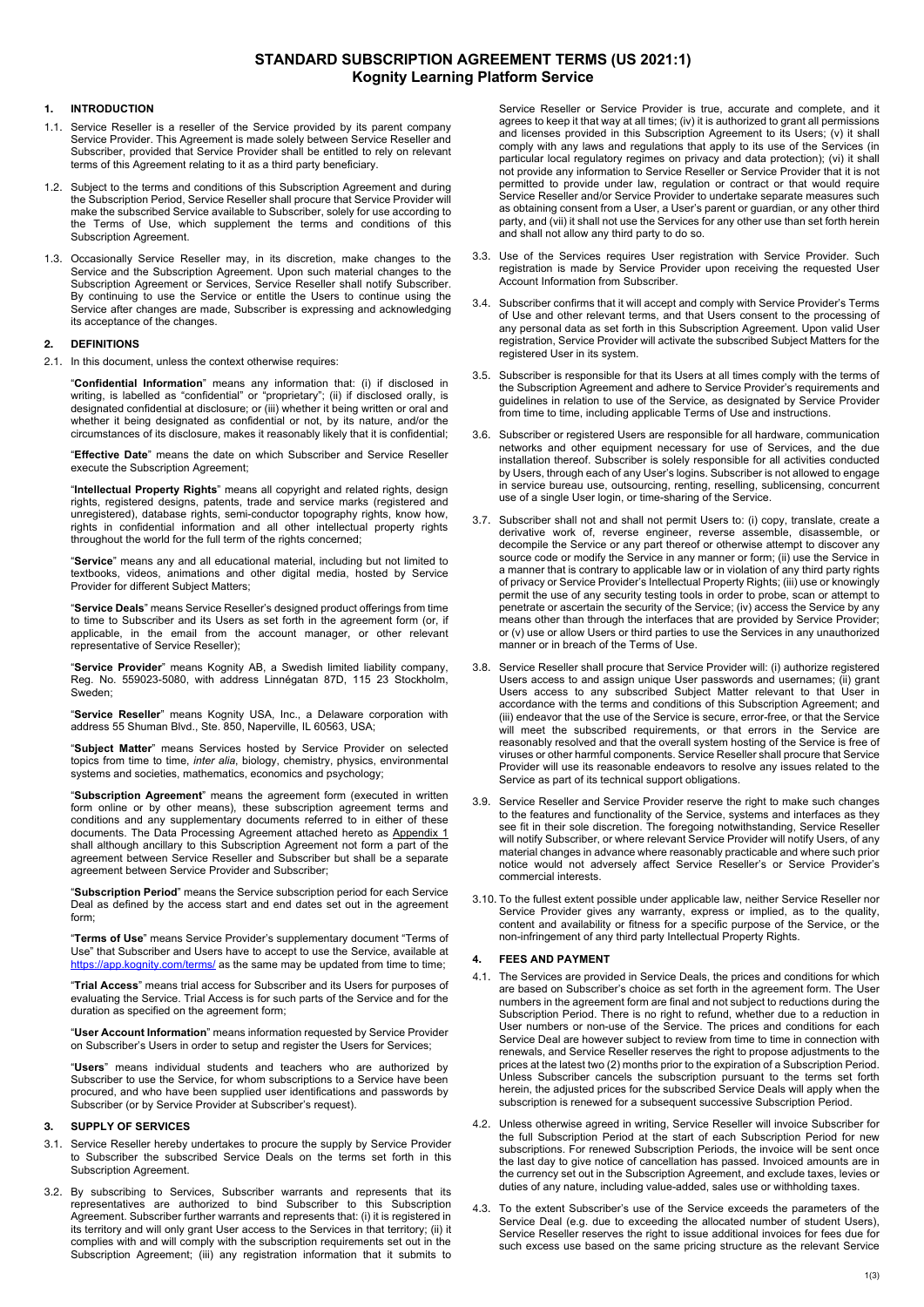Deal. Additional invoices will be issued at the end of the Subscription Period or during it. Subscriber will however be permitted up to 5% excess use for a single Service Deal subscription type (e.g. one curriculum) without additional fees provided such excess use is in good faith. If the excess use is more than 5%, Service Reseller's right to issue additional invoices will be for the full excess use without deduction of the 5% buffer. Please note that reductions in user numbers does not result in a right to refund (see section 4.1).

4.4. All invoices are payable within thirty (30) calendar days from the relevant invoice date, unless otherwise agreed in the Subscription Agreement. All amounts owed hereunder, not paid when due, will be subject to penalty interest at a rate of four (4) per cent per annum calculated and compounded daily on the amount overdue, as well as compensation for costs for recovery of late payment. If amounts to be paid are overdue (whether fully or partially), Service Reseller may, at its own discretion, temporarily restrict Subscribers' and/or Users' access to the Service until payment has been received in full. For the avoidance of doubt, Subscriber being late with payment for one subscription or invoice may result in Service access under other subscriptions being suspended until payment has been received.

#### **5. SUBSCRIPTION, TRIAL ACCESS AND CANCELLATION**

- 5.1. Unless otherwise agreed in the Subscription Agreement, the Subscription Period shall be twelve (12) months commencing on the Effective Date. Unless Subscriber cancels the subscription pursuant to the terms set forth herein, a subscription is automatically renewed for a subsequent successive Subscription Period based on the same Service Deal (e.g. number of students, price and length of Subscription Period) excluding any introductory or otherwise timelimited discounts.
- 5.2. From time to time Service Reseller may grant Trial Access to Subscriber. During Trial Access, Subscriber and its Users are granted access to use Services for all Subject Matters available to Users at the Effective Date. Unless otherwise agreed, the Trial Access shall be for four (4) weeks commencing on the Effective Date, after which Trial Access will automatically end unless Subscriber has entered into a Service Deal with a start date on or before the last day of the trial period. Trial Access may be granted subject to Service Reseller charging a setup fee for its trial onboarding and training costs. Such set-up fee is non-refundable and must be paid in full regardless of whether Subscriber actually uses the Service during the trial period.
- 5.3. The subscription is binding during the full duration of the Subscription Period. Subscriber may avoid automatic extension of the Subscription Period pursuant to the terms set forth in this Subscription Agreement by submitting a cancellation note to Service Reseller at the latest thirty (30) calendar days prior to expiration of a Subscription Period.
- 5.4. Any Subscriber requests for modification of the Service's scope or cancellation of the Subscription Period must be submitted in writing to their account manager or to contact@kognity.com
- 5.5. Upon the termination of this Subscription Agreement for any reason, any sum owing or due to Service Reseller shall be immediately payable and the rights of Subscriber and Users herein shall be immediately cancelled.

#### **6. INTELLECTUAL PROPERTY RIGHTS**

- 6.1. Service Provider and its affiliates (including Service Reseller) and licensors, as applicable, shall remain the exclusive owners of all Intellectual Property Rights in the Service (including the underlying technology, software and content). Subscriber may not remove any legends or statements in the Service or any materials provided with such legends regarding Service Provider's and its licensors' proprietary rights.
- 6.2. Service Provider's trademarks, service marks, trade names, logos, domain names, and any other features of the Service are the sole property of Service Provider and its licensors. The license granted to Subscriber and its Users herein does not grant any rights to use Intellectual Property Rights or any other features of the Service, whether for commercial or non-commercial use.
- 6.3. It follows from Service Provider's Terms of Use that Subscriber and/or its Users shall remain the owner of any posted content, as defined in the Terms of Use. Notwithstanding the aforesaid, Service Provider is hereby granted a license to use said posted content on the terms set forth in the Terms of Use. Without prejudice to applicable data protection and privacy laws, Service Provider shall in all other respects be the owner of any Intellectual Property Rights arising under this Subscription Agreement. Any such Intellectual Property Rights created by Subscriber or its Users, if any, shall immediately, finally and irrevocably be assigned to Service Provider upon creation thereof.

#### **7. CONFIDENTIALITY AND PRIVACY**

- 7.1. Any and all Confidential Information exchanged between Service Reseller, Service Provider, Subscriber and Users shall be keep strictly confidential and not disclosed to any third party without prior written consent of the owner of the Confidential Information. At all times, Confidential Information shall be treated and stored carefully and appropriately so that the Confidential Information is not inadvertently made available to any third party or otherwise disclosed in breach of this Subscription Agreement.
- 7.2. Notwithstanding the aforesaid, this Subscription Agreement shall not prohibit the disclosure of Confidential Information to the extent that such disclosure is permitted or required by law, regulation or order of a court or other governmental authority. Furthermore, Service Reseller and Service Provider may disclose Confidential Information on a need to know basis to its contractors and service providers who have executed written agreements requiring them to maintain such information in strict confidence and use it only to facilitate the performance of their services in connection with the Services.
- 7.3. Subscriber and its Users may not copy, make transcriptions or recordings or in any other way reproduce or duplicate any document or other medium containing

Confidential Information or Intellectual Property Rights, without Service Reseller's written consent.

7.4. Service Reseller shall procure that Service Provider will comply with applicable Data Protection Regulation as well as with its own, at each time applicable, Privacy Policy in relation to any Subscriber or User personal data that it may collect and process for the purposes of supplying the Service. Service Provider will process any such personal data in accordance with the Data Processing Agreement between Service Provider and Subscriber set out in Appendix 1 and<br>Service Provider's Privacy Policy, available online at Service Provider's Privacy Policy, available online at http://www.kognity.com/privacy-policy/

#### **8. LIMITATION OF LIABILITY**

- 8.1. Service Reseller shall not be liable for any loss of profits, business, goodwill, revenue, sales, or data, or for any indirect, consequential, incidental or special loss or damages of any kind under or in connection with this Subscription Agreement, save where such loss or damage is due to Service Reseller's gross negligence or willful violation of the terms of this Subscription Agreement. In addition to any other limitations of liability set forth in this Subscription Agreement, Service Reseller's maximum liability due to any person, firm or corporation whatsoever arising out of or in the connection with any license, use or other employment of the Service, whether such liability arises from any claim based on breach or repudiation of contract, breach of warranty, negligence, tort, statutory duty, or otherwise, shall in no case exceed the equivalent of the lower of the actual subscription fees due for the relevant Subscription Period and twenty four (24) months in subscription fees. Subscriber shall not have the right to terminate this Subscription Agreement unless such loss or damage is due to Service Reseller's gross negligence or willful violation of the terms of this Subscription Agreement.
- 8.2. Service Reseller shall not be liable for damages for any delay or default in performance of its undertakings of obligations under this Subscription Agreement, if such delay or default is caused by force majeure, including without limitation wars, insurrections, fires, passing of laws or any governmental order, regulation or ruling, or any other acts or circumstances beyond the reasonable control of Service Reseller, and Subscriber shall not have the right to terminate this Subscription Agreement unless such delay or default in performance is caused by force majeure for a period of more than six (6) months. During the force majeure event, Service Reseller will use all reasonable efforts to avoid, reduce or eliminate the force majeure event's prevention, restriction or delay of the performance of its obligations under this Subscription Agreement.
- 8.3. For the avoidance of doubt, Service Provider shall not have any liability of any kind, whether to Subscriber or any third party, under this Agreement and Subscriber's only recourse shall be against Service Reseller.

#### **9. MISCELLANEOUS**

- 9.1. Any notice or other communication to be given or served under or in connection with this Subscription Agreement shall be in writing and shall be sent by e-mail to the other party's contact person set forth in the subscription service form.
- 9.2. Subscriber may not assign, mortgage, charge any of its rights or sub-contract or otherwise delegate any of its obligations under this Subscription Agreement, except with the written consent of Service Reseller.
- 9.3. This Subscription Agreement constitutes the entire agreement between the parties and supersedes any previous agreement and no modification of this Subscription Agreement shall be effective unless it is made in writing and executed by or on behalf of the parties unless otherwise set forth in this Subscription Agreement.
- 9.4. No failure or delay by any party in exercising any of its rights under this Subscription Agreement shall be deemed to be a waiver of that right, or otherwise prejudice, affect or restrict the rights or remedies of that party in relation to the other party, and no waiver by any party of a breach of any provision of this Subscription Agreement shall be deemed to be a waiver of any subsequent breach of the same or any other provision of this Subscription Agreement.
- 9.5. All provisions of this Subscription Agreement that can be reasonably interpreted as surviving upon the full performance, expiry, termination, cancellation or voidance of the Subscription Agreement (in particular provisions on intellectual property rights and confidentiality) shall survive said performance, expiry, termination, cancellation or voidance.

#### **10. APPLICABLE LAW AND DISPUTE RESOLUTION**

- 10.1. This Subscription Agreement shall be governed by the substantive laws of Sweden.
- 10.2. Any dispute, controversy or claim arising out of or in connection with this Subscription Agreement, or the breach, termination or invalidity thereof, shall be finally settled by arbitration administered by the Arbitration Institute of the Stockholm Chamber of Commerce (the "**SCC**"). The Rules for Expedited Arbitrations shall apply, unless the SCC in its discretion determines, taking into account the complexity of the case, the amount in dispute and other circumstances, that the Arbitration Rules shall apply. In the latter case, the SCC shall also decide whether the Arbitral Tribunal shall be composed of one or three arbitrators. The seat of arbitration shall be Stockholm, Sweden. The language to be used in the arbitral proceedings shall be the English language.

 $\mathcal{L}=\mathcal{L}=\mathcal{L}=\mathcal{L}=\mathcal{L}=\mathcal{L}=\mathcal{L}=\mathcal{L}$